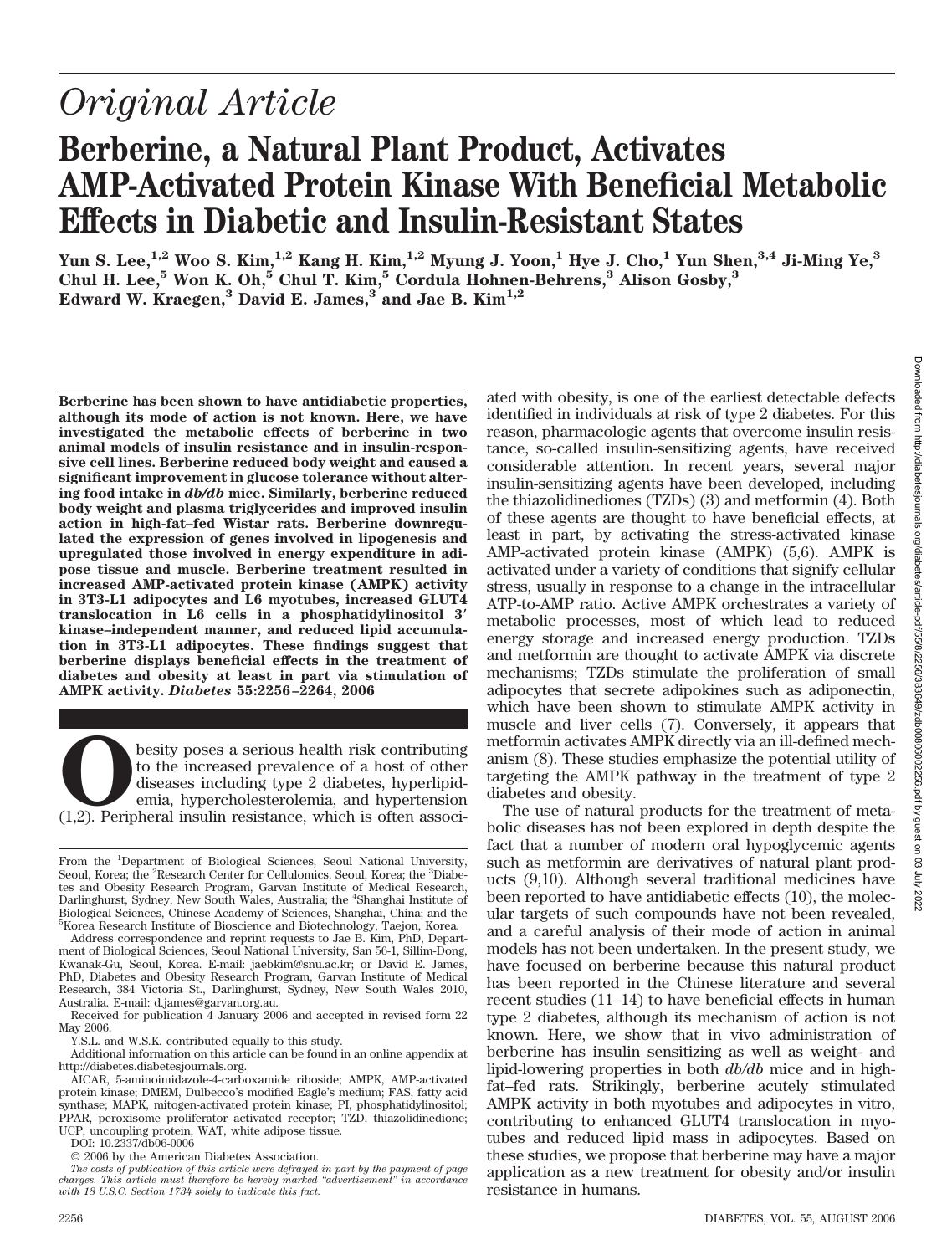

**FIG. 1. Effects of berberine on body weight and food intake.** *A***: Gross appearance of whole body and abdomen of vehicle (DMSO, Control,** *left***)-treated or berberine (BBR,** *right***; 5 mg** - **kg<sup>1</sup>** - **day<sup>1</sup> )-treated** *db/db* **mice.** *B***: Changes of body weight with or without berberine.** *db/db* mice were treated with vehicle  $(\square; n = 16)$  or berberine  $(\bullet; n = 16)$ **17) for 26 days. \*\****P* **< 0.001.** *C***: Effects of berberine on food intake.** *db/db* mice were treated with vehicle  $(\Box)$  or berberine  $(\bullet)$ . *D*: Quan**titative RT-PCR analyses of NPY and POMC genes in the presence or absence of berberine from whole brain.** *E***: Relative amounts of each mRNA were normalized with amounts of glyceraldehyde-3-phosphate dehydrogenase (GAPDH) mRNA and are indicated as fold changes. NS, not significant.**

#### **RESEARCH DESIGN AND METHODS**

**Mouse experiments.** All experiments were approved by the Seoul National University Animal Experiment Ethics Committee. Obese and diabetic C57BLKS/J-*Lepr<sup>db</sup>*/*Lepr<sup>db</sup>* male mice were housed at  $22 \pm 2^{\circ}$ C, 55  $\pm$  5% relative humidity, with a light/dark cycle of 12 h. Food (Purina Mills) and water were given ad libitum. From 12 weeks of age, berberine (Wako, Osaka, Japan) was injected intraperitoneally (5 mg  $\cdot$  kg body  $wt^{-1} \cdot day^{-1}$ ) into the mice for 26 days between 1400 and 1600. Thereafter, the brain, liver, right subcutaneous fat, epididymal fat tissues, interscapular brown adipose tissue, and skeletal muscle were dissected. After the dissection, the specimens were immediately frozen in liquid nitrogen and stored at  $-80^{\circ}$ C.

**Rat experiments.** Wistar rats (250 g) supplied by the Animal Resources Center (Perth, Australia) were acclimatized in communal cages at 22°C, with a 12-h light 12-h dark cycle (lights on at 0600) for 1 week and had access to a standard chow diet (Gordon's Specialty Stock Feed, Sydney, Australia) and water ad libitum. Rats were then randomly assigned to receive either the standard chow diet as the control group (CH group) or a high-fat (60% calories as saturated fat) diet for 4 weeks (15). After 2 weeks of feeding, rats were randomly assigned to receive oral administration of either vehicle (0.5% methylcellulose) or berberine  $(380 \text{ mg} \cdot \text{kg}^{-1} \cdot \text{day}^{-1})$  by gavage for the last 2 weeks. Body weight and food intake were recorded daily. For euglycemichyperinsulinemic clamps (insulin infusion  $0.25$  units  $\cdot$  kg<sup>-1</sup>  $\cdot$  h<sup>-1</sup>), jugular and carotid cannulae were implanted 7 days previously, and animals were studied over 2 h in the conscious state after 5–7 h fasting, as previously described (16). All experimental procedures were approved by the Garvan Institute Animal Experimentation Ethics Committee and were in accordance with the National Health and Medical Research Council of Australia Guidelines on Animal Experimentation.

**Cell culture and GLUT4 translocation assay.** 3T3-L1 cells were cultured at 37°C in Dulbecco's modified Eagle's medium (DMEM) containing 10% bovine calf serum in an atmosphere of 10% CO<sub>2</sub>. The differentiation of 3T3-L1 cells was induced as described previously (17). L6 myoblasts up to passage 15 were cultured in  $\alpha$ -minimal essential medium supplemented with 10% heat-inactivated fetal calf serum (FCS) at  $37^{\circ}$ C in 10% CO<sub>2</sub>. For differentiation into myotubes, cells were cultured in  $\alpha$ -minimal essential medium supplemented with 2% heat-inactivated FCS at  $37^{\circ}$ C in 10% CO<sub>2</sub> and were maintained in this medium postdifferentiation. Myotubes were used for experiments 5–7 days after differentiation. To express HA-GLUT4 in L6 cells, myoblasts were infected with retrovirus as previously described (18) and differentiated as described above. The GLUT4 translocation assay was performed essentially as previously described (19).

**RNA preparation and Northern blot analysis.** Total RNA was prepared with TRIzol (Life Technologies-BRL) according to the manufacturer's instructions. Northern blot analyses were conducted in a previously described manner (17).

**Measurement of triglycerides, free fatty acids, and cholesterol.** Adipocytes were lysed, and the levels of intracellular triglycerides and free fatty acids were determined with commercial kits as described by the manufacturer (Sigma-Aldrich, St. Louis, MO). Blood samples were also collected from both



**FIG. 2. Effect of berberine on white adipose tissue mass.** *A***: The weights** of all tissues from vehicle-treated mice  $(\Box;$  male,  $n = 10)$  and berberine-treated mice  $(\equiv;$  male,  $n = 15)$  normalized by total body weight. **Data are mean ratios of the weight of each organ to total body weight (SE). \****P* **< 0.002.** *B***: Appearance of epididymal WATs from vehicle- or berberine-treated mice.** *C***: Computed tomography images of abdominal and thoracic regions of control (***left***) or berberine-treated (BBR) mice (***right***). Diamonds and triangles indicate subcutaneous fat and visceral fat, respectively.** *D***: Histological analysis of subcutaneous WATs from control and berberine-treated mice. Samples were stained with hematoxylin and eosin and are photographed at 100 magnification (bar** - **50 m).** *E***: Distribution of fat cell sizes in WATs from control and berberine-treated mice.** *F***: Average fat cell size. Values are means SE. \*\****P* **< 0.001.**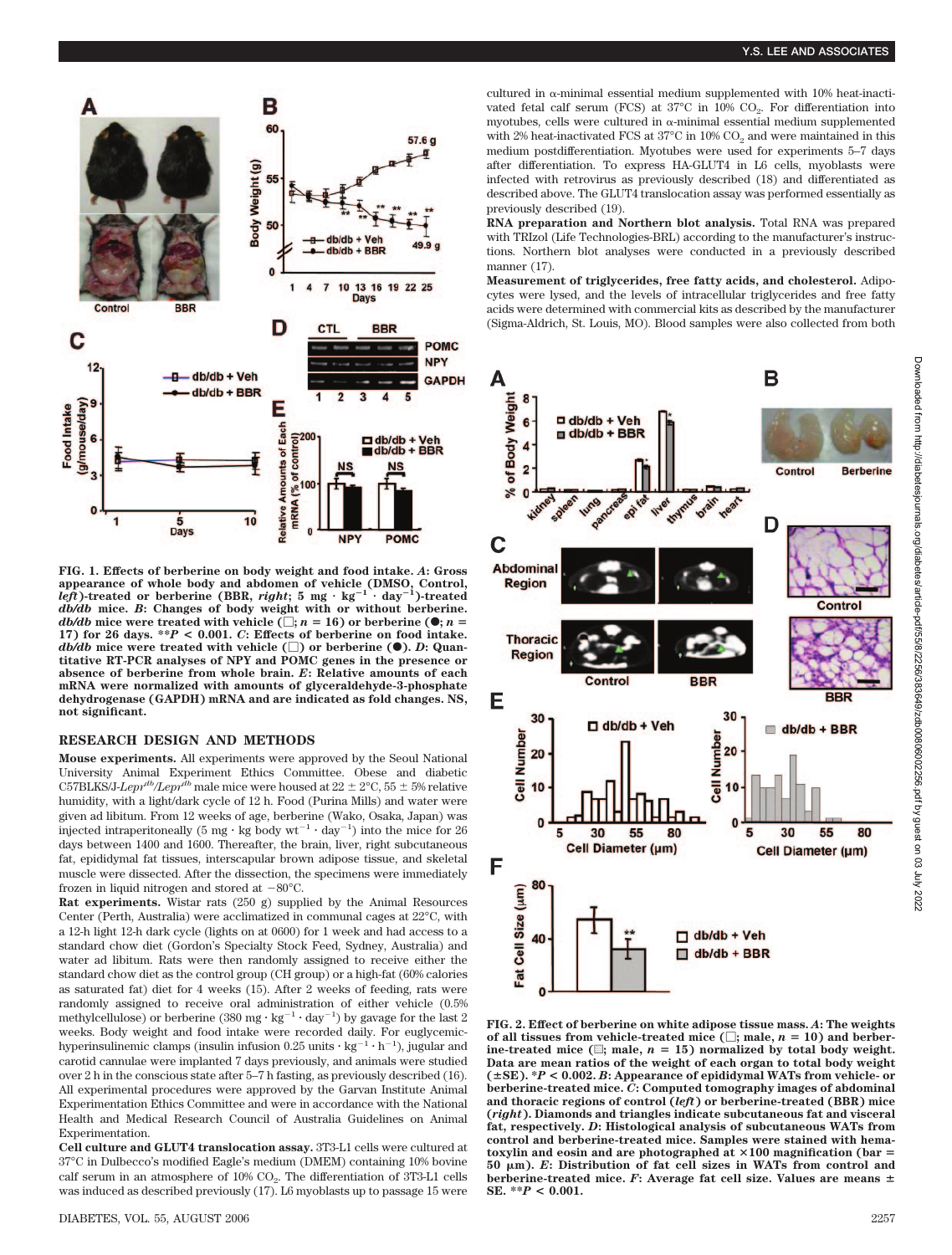

**FIG. 3. Effects of berberine on in vivo metabolism in two animal models of insulin resistance. Wild-type and** *db/db* **mice were treated with berberine, and basal blood glucose (***A***) and glucose tolerance (***B***) were measured.** *db/db* **mice spontaneously develop basal hyperglycemia as shown in the control (***db/db***-Con) versus wild-type groups.** *A***: Basal hyperglycemia was significantly reduced in** *db/db* **mice gavaged with berberine (BBR; 560 mg** - **kg<sup>1</sup>** - **day<sup>1</sup> ) for 7 days, compared with controls (vehicle-only gavage).** *B***: Glucose tolerance test. Intraperitoneal bolus glucose (1 g/kg) was given to wild-type (Wt) mice, and glucose loads to** *db/db* **mice were then matched to the lean wild-type littermates.** *C–F***: Berberine was also administered to chow-fed and high-fat–fed rats followed by measurement of body weight gain (***C***), food intake (***D***), basal plasma triglyceride (***E***), and whole-body insulin sensitivity as determined by hyperinsulinemic euglycemic clamp (***F***). Rats were gavaged with vehicle (Veh) or berberine (380 mg** - **kg<sup>1</sup>** - **day<sup>1</sup> ) for 2 weeks before (but not including) the acute clamp study. For clamp studies (insulin infusion 0.25 units** - **kg<sup>1</sup>** - **h<sup>1</sup> ), jugular and carotid cannulae were implanted 7 days previously and animals were studied over 2 h in the conscious state after** 5-7 h fasting. Group sizes were 4-5 mice for A-B, >10 rats for C-E, and >6 for F. \*P < 0.05; \*\*P < 0.01 vs. corresponding control group.

rats and mice for the measurement of plasma levels of cholesterol and triglycerides. Liver samples from rats were used for the measurement of triglyceride content as previously described (15).

**Histological analysis and morphometry.** The adipose tissues from the vehicle-treated controls or the berberine-treated *db/db* mice were embedded in a tissue-freezing medium (Leica) and frozen in liquid nitrogen immediately after decapitation and stored at  $-80^{\circ}$ C. Tissue sections (50  $\mu$ m) were prepared with a cryostat microtome and mounted on gelatin-coated glass slides. After paraformaldehyde fixation, they were stained with hematoxylin and eosin and photographed at  $\times 100$  magnification. The sectional areas of white adipose tissue (WAT) were analyzed for the purpose of quantifying the number and size of adipocytes.

**Western blot analysis.** Protein samples denatured in SDS sample buffer (125 mmol/l Tris-HCl, pH 6.8, 50% glycerol, 2% SDS, 5%  $\beta$ -mercaptoethanol, and 0.01% bromophenol blue) were subjected to SDS-PAGE and blotted onto polyvinylidene difluoride (Millipore) membranes. Blotted membranes were blocked with 5% skim milk in Tris-buffered saline containing 0.1% Tween 20 for 1 h and then incubated with primary antibodies against AMPK (Cell Signaling Technology), phosphoAMPK (Thr<sup>172</sup>) (Cell Signaling Technology), acetyl-CoA carboxylase (Upstate), and phosphoACC (Upstate) for 16 h at 4°C. After three washes in Tris-buffered saline containing 0.1% Tween 20, the membranes were incubated with anti-mouse or anti-rabbit IgG and horseradish peroxidase–linked antibodies for 2 h. Immunoreactive signals were detected with the WEST-1 Western blot detection system (Intron, Kyungki-Do, Korea) and quantified with a LuminoImager (LAS-3000) and Science Lab 2001 Image Gauge software (Fuji Photo Film).

**Luciferase reporter assay.** HEK293 cells were transfected 1 day before confluence by the calcium phosphate method described previously (20). All the transfection experiments were performed in duplicate and repeated independently at least three times.

**Statistical comparisons.** Data were compared using paired Student's *t* tests or ANOVA as appropriate and are presented as means  $\pm$  SE.

#### **RESULTS**

**Effects of berberine in** *db/db* **mice.** To investigate the in vivo metabolic properties of berberine, we initially examined its effects when administered to *db/db* mice because these animals exhibit marked obesity as well as impaired glucose tolerance. Berberine was administered daily (5 mg  $\cdot$  kg<sup>-1</sup> $\cdot$  day<sup>-1</sup>) intraperitoneally for 3 weeks to 12-week-old *db/db* mice. Body weight was significantly reduced in berberine-treated animals (Fig. 1*A*). Whereas the vehicletreated mice showed normal body weight gain during the experimental period (Fig. 1*B*), berberine treatment resulted in a gradual loss  $\left(\sim 13\right)$  of body weight over the same period (Fig. 1*B*). Importantly, food intake was not significantly different between vehicle and berberinetreated animals. Consistent with this, the expression of several hypothalamic neuropeptides, known to be involved in regulating food intake, were not significantly affected by berberine treatment (Fig. 1*C–E*). Gross inspection of berberine-treated mice indicated a clear reduction in adipose tissue mass (Fig. 1*A*). Quantification of this effect revealed that epididymal fat mass was reduced by  $\sim$ 10% when normalized for body weight (Fig. 2A and *B*). Computer tomography revealed that both visceral and subcutaneous fat depots were similarly reduced by berberine (Fig. 2*C*). Histological studies indicated that the reduction in fat mass by berberine treatment was principally due to reduced adipocyte size (Fig. 2*D*). The average diameter of the white fat cells in control and berberine-treated *db/db* mice was  $54.13 \pm 9.74$  and  $31.96 \pm 7.28$  µm, respectively (Fig. 2*E* and *F*). These results suggest that berberine reduces fat mass primarily by decreasing the size of fat cells rather than fat cell number.

To assess glucose homeostasis and insulin sensitivity in *db/db* mice treated with berberine, we next performed glucose tolerance tests. Berberine administration resulted in a significant reduction in fasting blood glucose levels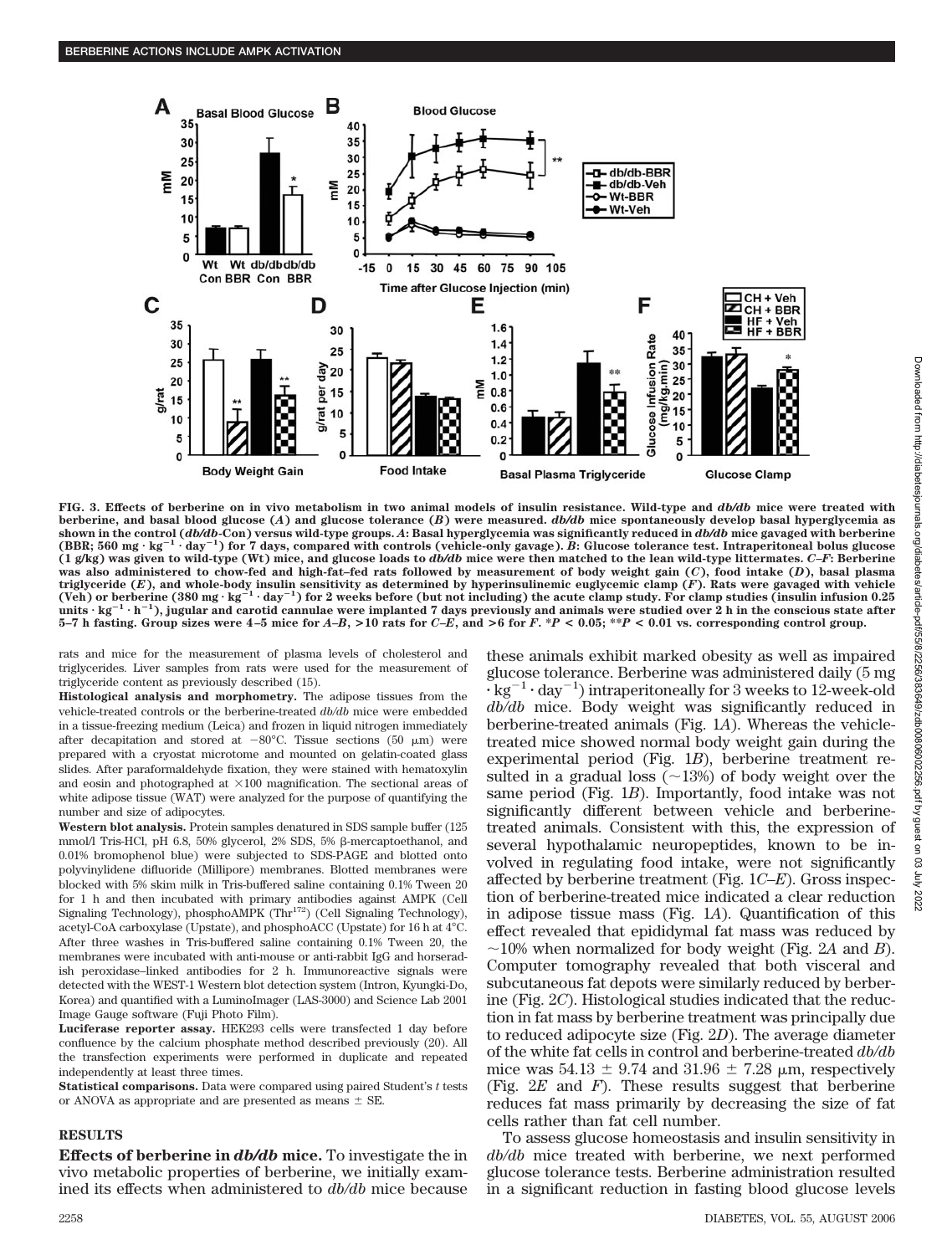

**FIG. 4. Effects of berberine (BBR) on expression of metabolic genes in fat and muscle.** *A***: Northern blot analysis of gene expression in subcutaneous (S.C Fat), epididymal (Epi Fat), and perirenal fat (Peri Fat) tissues.** *B***: Northern blot analyses of UCP2 and UCP3 mRNA in skeletal muscle (quadricopes).** *C***: Northern blot analyses of FAS, PPAR, and PPAR coactivator-1 (PGC1) mRNA in brown adipose tissue.**

combined with a significant improvement in glucose tolerance (Fig. 3). There was no significant effect on basal glucose or glucose tolerance in normal wild-type mice.

**Effects of berberine in high-fat–fed rats.** Another animal model that is frequently used to study insulin resistance is the high-fat–fed rat. Berberine was administered orally to chow-fed and high-fat–fed rats for 2 weeks. Consistent with the data in *db/db* mice, we observed a significant reduction in body weight gain following berberine treatment (Fig. 3). This reduction in body weight was observed in both chow- and high-fat–fed animals, without a concomitant change in food intake (Fig. 3*C* and *D*). Importantly, berberine was well tolerated in the animals, as indicated by the fact that food intake was unaltered by the drug, and necropsy and histological analysis of major organs such as the liver and kidney revealed no adverse pathology or inflammation (data not shown).

We next performed hyperinsulinemic-euglycemic clamp studies in control and high-fat–fed rats administered either vehicle or berberine (380 mg/day) by daily gavage for 2 weeks. Plasma triglycerides, measured in the basal state before the clamp, were significantly lowered in the highfat–fed group treated with berberine (Fig. 3*E*). The untreated high-fat–fed group had a significantly lower clamp glucose infusion rate compared with the chow-fed group, demonstrating whole-body insulin resistance (Fig. 3*F*). Berberine treatment significantly lessened this insulin resistance in high-fat–fed rats, as indicated by an increased clamp glucose infusion rate (Fig. 3*F*). Plasma triglyceride and clamp glucose infusion rate were not altered by berberine treatment in normal chow-fed rats (Fig. 3*E* and *F*). We have also obtained preliminary data to show that insulin stimulated suppression of hepatic glucose output was enhanced following 2 weeks of treatment with berberine in rats (data not shown).

**Berberine alters the expression of metabolic genes in fat and muscle in vivo.** To investigate the mechanism of berberine action on insulin action and body weight, we next assessed the effects of berberine on the expression of certain genes that are known to play a critical role in energy balance. As shown in Fig. 4*A*, the expression of a number of adipocyte-specific genes including fatty acid synthase (FAS), ADD1/SREBP1c (adipocyte determination and differentiation– dependent factor 1/sterol regulatory element– binding protein 1c), peroxisome proliferator– activated receptor (PPAR) $\gamma$ , 11 $\beta$ -hydroxysteroid dehydrogenase  $1$  (11 $\beta$ -HSD1), and aP2 was reduced in various WAT depots of berberine-treated mice. In contrast, the level of cyclin D kinase 5 mRNA was not significantly altered, indicating that the inhibitory effect of berberine on gene expression was restricted to adipogenic and lipogenic genes. Conversely, in skeletal muscle, the expression of uncoupling protein (UCP) 2 mRNA was significantly increased by berberine, while that of UCP3 was unchanged (Fig. 4*B*). In brown adipose tissue, the expression of PPAR $\alpha$  mRNA also increased dramatically, while the mRNA of lipogenic genes such as FAS was reduced as in the case of WAT (Fig. 4*C*). Additionally, expression of PPAR $\gamma$  coactivator-1, a key regulator of several mitochondrial genes involved in adaptive thermogenesis, was substantially increased (Fig. 4*C*).

To further investigate the effects of berberine on overall gene expression, we compared genome-wide expression profiles in the WAT of berberine-treated mice and control mice using DNA microarrays. The genes that responded reproducibly to berberine were categorized by their fold induction  $($  >1.5-fold, 996 genes) or repression  $($  <0.8-fold, 1,483 genes) (online appendix Table 1 [available at http:// diabetes.diabetesjournals.org]). Most genes involved in lipogenesis were downregulated by berberine treatment; for example, FAS and fatty acid desaturase 3, which control the final step of triglyceride synthesis from malonyl-CoA to palmitate and from phosphatidic acid to triglycerides, respectively, decreased 0.59- and 0.27-fold, respectively. Interestingly,  $11\beta$ -HSD1, a key enzyme linked to visceral obesity and metabolic syndrome, decreased 0.63-fold, and expression of most genes involved in carbohydrate metabolism was also reduced (online appendix Table 1). In contrast, the transcript level of enzymes related to energy dissipation, including glycerol kinase and acyl-CoA dehydrogenase, increased 4.0- and 2.2-fold, respectively. These results imply that berberine treatment in vivo results in an altered gene expression profile that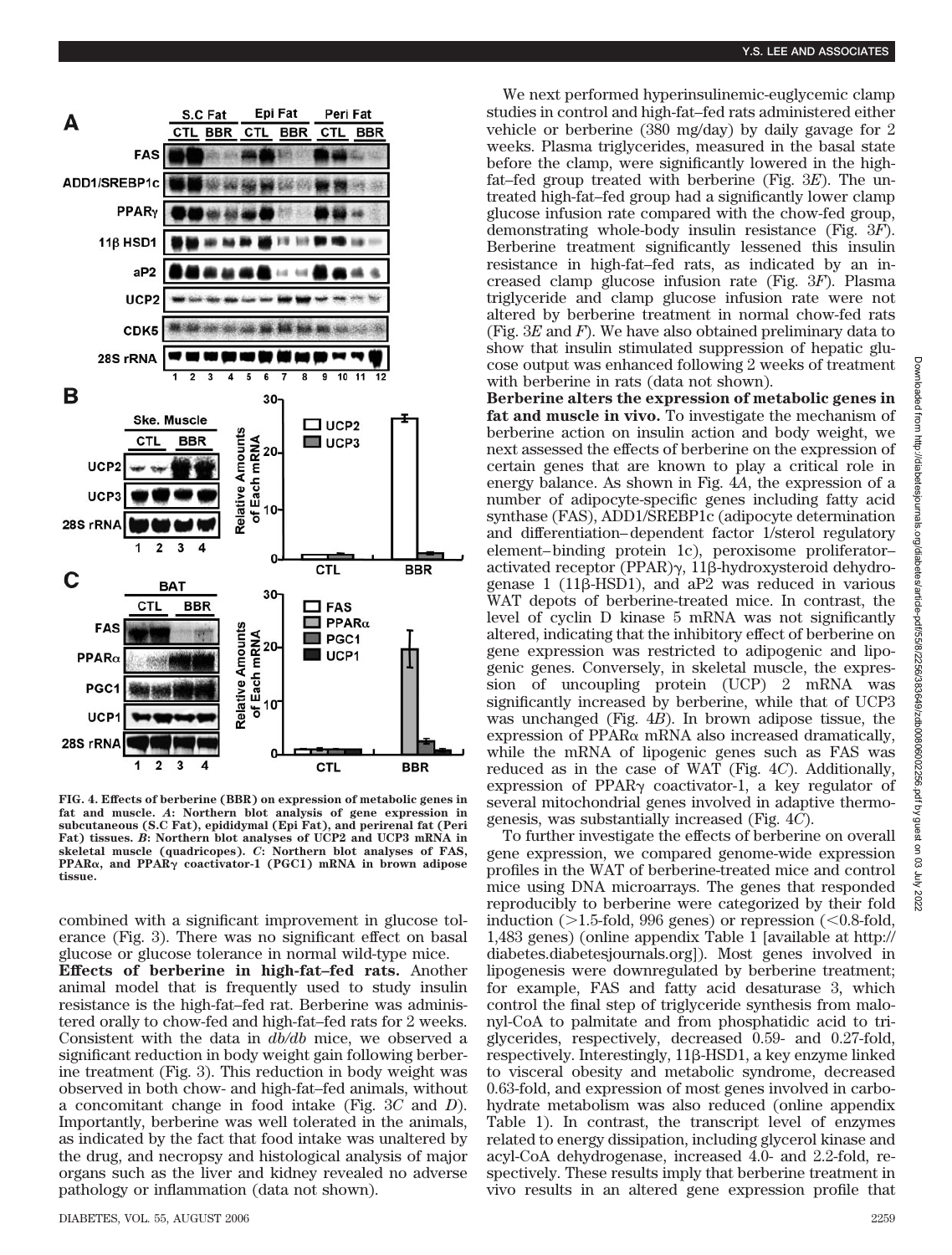

**FIG. 5. Activation of AMPK and GLUT4 translocation by berberine.** *A***: 3T3-L1 adipocytes were treated with DMSO, berberine (BBR; 5 g/ml), or AICAR (0.5 mmol/l) after 16 h serum starvation with DMEM supplemented with 0.1% BSA for different time periods as indicated. AICAR was used as a positive control for activating AMPK.** *B***: L6 myotubes were incubated under basal conditions or in the presence of berberine (BBR) or AICAR for 30 min. Total cell lysates were subjected to Western blot analysis using antibodies specific for phospho-AMPK, phosphoACC, and total AMPK. Representative blots are shown.** *C***: AMPK activation by administration of berberine (BBR) in vivo.**

would promote catabolism of high energy intermediates (online appendix Fig. 1).

**Berberine activates AMPK in adipocytes, myotubes, and liver.** AMPK has previously been shown to play a key role as an energy sensor in metabolic tissues by coordinating both short- and long-term metabolic changes that lead to improved energy production and reduced energy storage (21). In view of the changes in gene expression observed with berberine treatment (Fig. 4), we hypothesized that this might be facilitated via activation of AMPK. To determine whether the effects of berberine that we have observed in animals could be mediated by activation of AMPK, we examined the effects of berberine on AMPK phosphorylation in adipocytes and myoblasts in vitro, since this has been shown to correlate with kinase activity. Furthermore, we also examined phosphorylation of ACC, as this is a major substrate of AMPK (22–24). Intriguingly, the effects of berberine on AMPK activity in adipocytes were more pronounced than that of 5-aminoimidazole-4 carboxamide riboside (AICAR), a known AMPK agonist (Fig. 5*A*). As shown in Fig. *5A–C*, AMPK phosphorylation and ACC phosphorylation were increased in myoblasts and adipocytes in vitro after short-term treatment with berberine and in liver after long-term berberine treatment of *db/db* mice.

**Berberine stimulates GLUT4 translocation in L6 myotubes.** One of the major acute actions of AMPK is to stimulate GLUT4 translocation in muscle (25). As shown in Fig. 5*D*, insulin and the AMPK agonist AICAR increased the cell surface levels of GLUT4 by four- and threefold, respectively. In agreement with previous studies (26,27), the phosphatidylinositol  $(PI)$  3' kinase inhibitor wortmannin blocked insulin-stimulated GLUT4 translocation but had no effect on AICAR stimulation (Fig. 5*D*). Strikingly, berberine also stimulated GLUT4 translocation in L6 myotubes by more than threefold, and, like AICAR, this effect was unaffected by wortmannin (Fig. 5*D*). Consistently, we could not observe additive effects of berberine and insulin on GLUT4 translocation over periods of  $\geq 2$  h exposure to berberine (Fig. 5*D*).

**Effects of berberine on adipocytes.** AMPK activation has been shown to lead to lipid lowering consistent with our in vivo data (28) (Fig. 3*E*). To further test this in vitro, we next treated 3T3-L1 cells with or without berberine during adipocyte differentiation and found that triglyceride accumulation was strongly inhibited (Fig. 6). Vehicletreated adipocytes displayed normal differentiation, as indicated by the appearance of numerous intracellular lipid droplets. However, berberine caused a dramatic reduction in lipid droplet accumulation and adipogenic gene expression (Fig. 6*A* and *B*), implying that berberine would indeed attenuate adipocyte differentiation.

We next investigated the effects of berberine on lipid metabolism in fully differentiated adipocytes. Berberine-

**Berberine or vehicle (controls) was injected intraperitoneally (5 mg/ kg) into 9-week-old** *db/db* **obese and diabetic mice every day for 3 weeks. Livers were removed, lysed, and immunoblotted with antibodies specific for phosphoAMPK, phosphoACC, total AMPK, and total ACC.** Quantitative data represents the means  $\pm$  SE for  $n = 6$  in each group. *D***: L6 myotubes were incubated under basal conditions or in the presence of insulin for 15 min, berberine (BBR) for 30 min, or AICAR for 30 min. Wortmannin (100 nmol/l) was added 5 min before the addition of the different agonists. The cell surface levels of the HA-GLUT4 reporter were measured in myotubes using a fluorescence assay, and data are expressed as the amount of HA-GLUT4 at the surface as a percent of the total expression. Data shown are the means SE of four to five separate experiments.**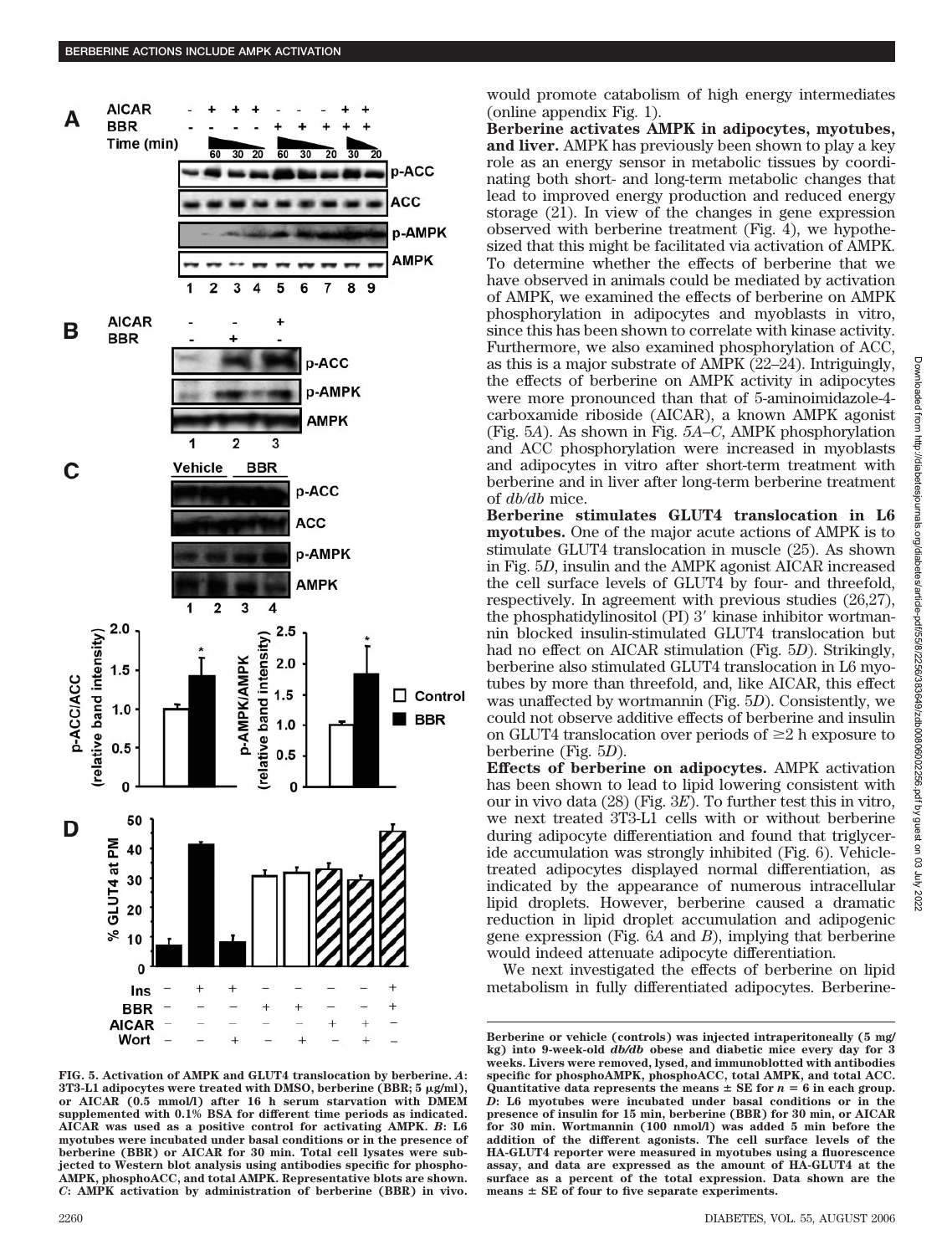

treated 3T3-L1 adipocytes had significantly reduced levels of intracellular triglycerides and free fatty acids compared with vehicle-treated cells (Fig. 6 *C* and *D*). To determine the molecular mechanism for the lipid-lowering properties of berberine in 3T3-L1 adipocytes, we measured the transcript levels of a number of adipocyte-specific genes. Consistent with the in vivo gene expression data (Fig. 4), the levels of most lipogenic transcripts, including FAS, ADD1/SREBP1c, PPARγ, C/EBPα, 11β-HSD1, and aP2, were decreased by berberine (Fig. 6*E*), whereas the expression of nonadipogenic genes, such as cyclin D kinase 5, was not affected. Berberine did not cause a significant loss of cell viability or affect the growth rate of NIH-3T3 fibroblasts (online appendix Fig. 2). Furthermore, we observed that berberine  $(15 \mu \text{mol/l})$  significantly reduced GLUT4 mRNA expression as well as several lipogenic and adipogenic genes in 3T3-L1 adipocytes, suggesting that chronic administration of berberine could provoke dedifferentiation of adipocytes in vitro (online appendix Fig. 3). **Berberine stimulates phosphorylation of p38 and** PPAR<sub>Y</sub>. Many of the genes that undergo a reduction in expression in response to berberine treatment are PPAR<sub>Y</sub>responsive genes. Thus, it is possible that berberine may inhibit the activity of PPAR . It has previously been described that PPAR<sub>Y</sub> transcriptional activity is regulated by phosphorylation and that the upstream kinase for this effect is p38 mitogen-activated protein kinase (MAPK) (29 –34). We also observed that phosphorylation of both p38 MAPK and PPAR were increased by berberine in adipocytes (Fig. 7*A*). To confirm that berberine inhibits PPAR<sub>Y</sub> activity, we next examined its effects in luciferase reporter assays. These studies demonstrated that berberine inhibited the transcriptional activity of PPAR $\gamma$  in a dose-dependent manner (Fig. 7*B*). The effect of berberine to inhibit PPAR activity was quantitatively similar to that observed with bisphenal A diglycidyl ether, a known PPAR $\gamma$  antagonist (35).

## **DISCUSSION**

Berberine has been used as a therapeutic to treat a variety of human diseases in Korea, China, and possibly other Asian countries that practice the use of traditional medicines. Although its most common use is in the treatment of diarrhea and as an antitumor and antimicrobial agent (36 –39), there are some reports of its potential use for the treatment of human diabetes (13,40,41). In one clinical study, 60 patients with type 2 diabetes were treated with berberine for 1–3 months, and 90% of patients showed improvement in their clinical symptoms (11). Very recently, Kong et al. (42) described the cholesterol-lowering properties of berberine. In the present study, we have extended these previous investigations and provide evidence that berberine reduces body weight and lipid levels

**FIG. 6. Effects of berberine on adipogenic gene expression and lipid metabolites.** *A***: Microscopic views of 3T3-L1 cells. 3T3-L1 cells were differentiated into adipocytes in the absence or presence of berberine (BBR; 3 mol/l).** *B***: Northern blot analysis. Total RNA was isolated from 3T3-L1 adipocytes treated with DMSO (***lane 1***) or berberine (***lane 2***, 0.3 mol/l;** *lane 3***, 3 m; and** *lane 4***, 15 mol/l) for 9 days. Blots were hybridized with adipocyte-specific gene probes. Expression of 36B4 was used as a loading control.** *C***: Microscopic views of differentiated adipocytes treated without or with berberine (BBR; 15 mol/l) for 72 h.** *D***: Intracellular lipid content of adipocytes in the absence or presence of berberine (BBR; 15 mol/l).** *E***: Alteration of adipocyte gene expression by berberine (BBR). Total RNA was isolated from 3T3-L1 adipocytes treated with DMSO (***lane 1***) and berberine (15 mol/l;** *lane 2* **for 48 h and** *lane 3* **for 72 h). Northern blots were analyzed with cDNA probes.**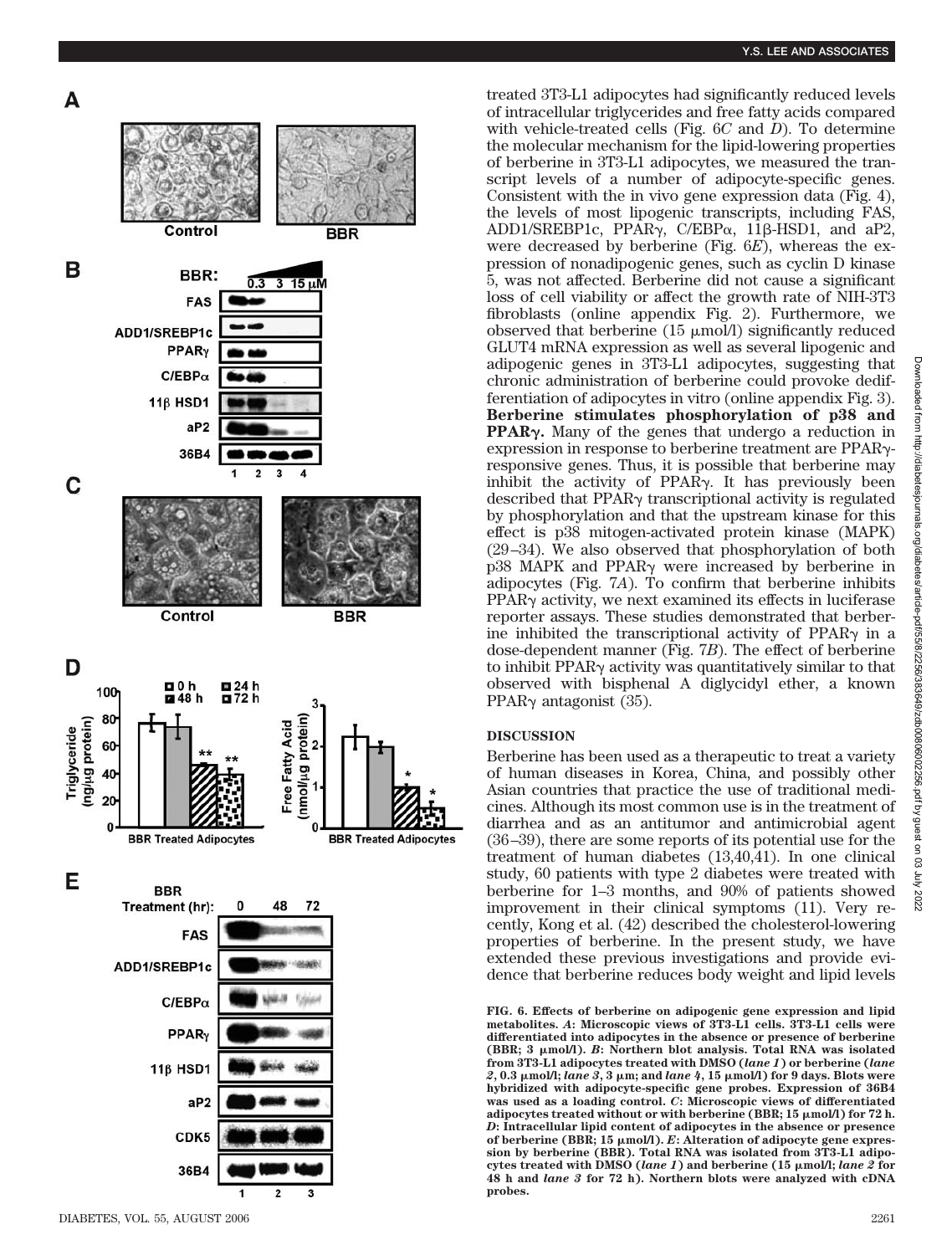

**FIG. 7. Activation of AMPK and p38 MAPK** and inhibition of PPARγ activity **in adipocytes by berberine.** *A***: Western blot analysis of AMPK, p38 MAPK, and PPAR phosphorylation by berberine (BBR). Mouse primary adipocytes were isolated and treated with DMSO, berberine, or insulin for 20 min in DMEM supplemented with 0.1% BSA.** *B***: h293 cells were transfected with DR-1-luciferase reporter construct along with PPAR and RXR expression vectors, as indicated. After 12 h serum starvation with DMEM media supplemented with 0.1% BSA, cells were treated with DMSO, rosiglitazone (100 nmol/l), bisphenol A diglycidyl ether (50 mol/l), or berberine for an additional 12 h.** *C***: Schematic model of berberine (BBR) in control of energy metabolism. Berberine stimulates fatty acid oxidation by activating AMPK and p38 and increasing PPAR, UCP2, and PPAR coactivator-1 (PGC-1) in peripheral tissues. It also inhibits adipogenesis by suppressing the transcriptional activity PPAR by increasing inhibitory phosphorylation of PPAR.**

and improves insulin action in two separate animal models of insulin resistance. Most importantly, we show that berberine acutely activates AMPK activity in both adipocytes and myocytes, and within these cell types berberine induces a variety of metabolic effects consistent with AMPK activation. These include activation of GLUT4 translocation; increased phosphorylation of AMPK, ACC, and p38 MAPK; reduced lipid content in adipocytes; increased expression of genes involved in lipid oxidation; and decreased expression of genes involved in lipid synthesis.

The present data indicate that AMPK is a major intermediate in facilitating the beneficial effects of berberine. These effects are likely manifest both as short- and longterm effects. The acute effects probably involve increased GLUT4 translocation in muscle cells and increased trafficking of free fatty acids into mitochondria via increased ACC phosphorylation, both of which contribute to glucose and lipid lowering. We could not observe acute effects of berberine on blood glucose, while AICAR was successful to reduce blood glucose acutely. However, acute administration of other AMPK agonists, such as metformin, also had no effect on blood glucose, suggesting that blood glucose–lowering action is not essential for AMPK agonist. The chronic effects involve changes in gene expression, which likely contribute to reduced fat cell differentiation and increased mitochondrial biogenesis, again contributing to lipid lowering, reduced fat mass, and improved insulin sensitivity. We have observed a significant reduction in the expression of lipogenic genes in adipose tissue following treatment with berberine either in vitro or in vivo. Moreover, our in vitro studies in 3T3-L1 cells showed that berberine inhibited adipocyte differentiation probably by inhibiting  $PPAR<sub>\gamma</sub>$  activity. It is now well established that PPAR $\gamma$  is an important transcriptional regulator of adipogenesis (43,44). In addition, the activity of  $PPAR<sub>\gamma</sub>$ can be regulated by a variety of mechanisms, including phosphorylation by members of the MAPK family (29 – 31,33,34). In particular, p38 MAPK has been shown to enhance  $PPAR\gamma$  phosphorylation, which leads to inhibition of its transcriptional activity, resulting in a blockade in fat cell differentiation (29,31). AMPK has been implicated as an upstream regulator of p38 MAPK (45), thus providing a link between the activation of AMPK and fat cell differentiation and control of lipogenic gene expression. Our data are consistent with such a mechanism because we have observed that berberine treatment increases the phosphorylation of AMPK, p38, and PPAR $\gamma$  in adipocytes, suggesting that this may be a major regulatory pathway by which this compound mediates its actions. It is also conceivable that this pathway plays an important role in lipogenesis in other tissues such as the liver because we also observed increased phosphorylation of AMPK and p38 in berberine-treated FAO rat hepatoma cells (W.S.K., Y.S.L., J.B.K., unpublished data). A further prediction from our work is that berberine leads to increased whole-body energy expenditure. Indeed, we observed that berberine-treated animals exhibited increased oxygen consumption and core body temperature (data not shown) with concurrent increase in the expression of genes involved in the control of energy expenditure, such as UCP2 (46,47). Similar metabolic adaptations to those described above have been ascribed to AMPK in other contexts (48,49), again supporting the conclusion that berberine mediates many of its metabolic actions via AMPK.

It is intriguing to compare the metabolic effects of berberine with other insulin-sensitizing agents such as the TZDs or metformin. Based on the data presented here, berberine and metformin share a number of features in common. Metformin causes weight reduction, improved insulin sensitivity, and lipid lowering in both human and animal models of insulin resistance (50). A major mode of action of metformin is activation of AMPK, particularly in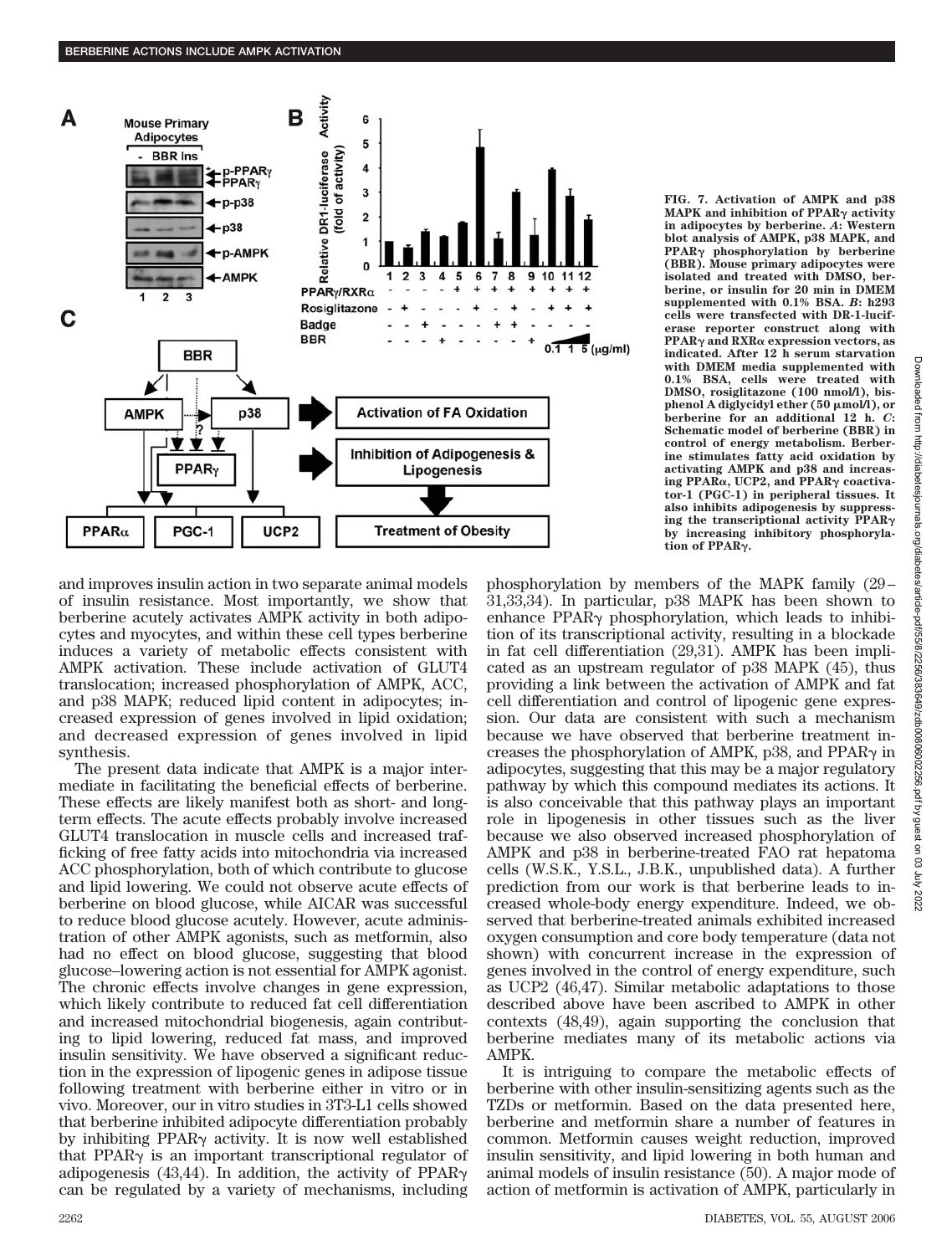liver (51), although it has also been shown to stimulate AMPK activity in adipose tissue (52). The latter effect is particularly germane to the present studies because one of the major disadvantages of TZDs is that while they lead to improved insulin sensitivity and lipid lowering, they also lead to increased adiposity due to their stimulatory effects on adipocyte differentiation (53). In contrast, berberine and metformin have the opposite effects on adiposity. This may reflect the fact that berberine and metformin have a direct effect on AMPK activity in a variety of tissues, whereas TZDs principally activate AMPK in the liver indirectly via increased adiponectin secretion, while at the same time sequestering fatty acids in adipose tissue via the "lipid steal" effect (54).

Collectively, these data are consistent with a model whereby berberine activates AMPK in multiple tissues, including adipose tissue and muscle (Fig. 7*C*). This increase blocks adipose tissue differentiation presumably via p38 MAPK–mediated phosphorylation of PPAR $\gamma$  and increases free fatty acid oxidation either directly by reducing ACC activity, thus allowing for increased trafficking of nutrients into the mitochondria, or indirectly via upregulation of genes that regulate energy expenditure. A major question arising from these studies concerns the mechanism by which berberine activates AMPK. It is highly unlikely that these effects are mediated indirectly via increased secretion of some cellular factor because we have observed rapid activation of AMPK in several cell lines in vitro. One possibility is that berberine directly effects the integrity of the mitochondria, perhaps via a similar mechanism to metformin, and this mechanism is currently under investigation.

In conclusion, berberine, a purified component from a traditional oriental medicine, reduces whole-body adiposity and improves insulin sensitivity in two separate animal models of insulin resistance, at least in part, by activating AMPK in multiple cell types. Collectively, these effects lead to changes in biochemical processes and gene expression that lead to a net switch in the metabolic program of the organism to catabolism of fuel stores, an adaptation that may be of some benefit in the face of disorders characterized by insulin resistance.

## **ACKNOWLEDGMENTS**

This work was supported in part by grants from the Molecular and Cellular Biodiscovery Research Program, the Stem Cell Research Center of the 21st Century Frontier Research Program, and the National Research Laboratory Program of Korea Science and Engineering Foundation. Y.S.L., W.S.K., K.H.K., and J.B.K. are supported by the BK21 Research Fellowship from the Ministry of Education and Human Resources Development. D.E.J. and E.W.K. are Senior Principal Research Fellows of the Australian National Health and Medical Research Council. A.G. is supported by a Young Garvan postdoctoral fellowship, and we are indebted to the Bill Ferris Foundation for generous support.

We thank Dr. Kee Up Lee for help with computer tomography imaging.

### **REFERENCES**

- 1. Kopelman PG: Obesity as a medical problem. *Nature* 404:635– 643, 2000
- 2. Spiegelman BM, Flier JS: Obesity and the regulation of energy balance. *Cell* 104:531–543, 2001
- 3. Sewter C, Vidal-Puig A: PPARgamma and the thiazolidinediones: molecular

basis for a treatment of 'Syndrome X'? *Diabetes Obes Metab* 4:239 –248, 2002

- 4. Leverve XM, Guigas B, Detaille D, Batandier C, Koceir EA, Chauvin C, Fontaine E, Wiernsperger NF: Mitochondrial metabolism and type-2 diabetes: a specific target of metformin. *Diabetes Metab* 29:6S88 – 6S94, 2003
- 5. Fryer LG, Parbu-Patel A, Carling D: The anti-diabetic drugs rosiglitazone and metformin stimulate AMP-activated protein kinase through distinct signaling pathways. *J Biol Chem* 277:25226 –25232, 2002
- 6. Riddle MC: Oral pharmacologic management of type 2 diabetes. *Am Fam Physician* 60:2613–2620, 1999
- 7. Nawrocki AR, Rajala MW, Tomas E, Pajvani UB, Saha AK, Trumbauer ME, Pang Z, Chen AS, Ruderman NB, Chen H, Rossetti L, Scherer PE: Mice lacking adiponectin show decreased hepatic insulin sensitivity and reduced responsiveness to PPARgamma-agonists. *J Biol Chem* 281:2654 – 2660, 2006
- 8. Hawley SA, Gadalla AE, Olsen GS, Hardie DG: The antidiabetic drug metformin activates the AMP-activated protein kinase cascade via an adenine nucleotide-independent mechanism. *Diabetes* 51:2420 –2425, 2002
- 9. Marles RJ, Farnsworth NR: Antidiabetic plants and their active constituents*. Phytomedicine* 2:137–189, 1995
- 10. Wang HX, Ng TB: Natural products with hypoglycemic, hypotensive, hypocholesterolemic, antiatherosclerotic and antithrombotic activities. *Life Sci* 65:2663–2677, 1999
- 11. Ni YX: [Therapeutic effect of berberine on 60 patients with type II diabetes mellitus and experimental research]. *Zhong Xi Yi Jie He Za Zhi* 8:711–713, 1988 [article in Chinese]
- 12. Yin J, Hu R, Chen M, Tang J, Li F, Yang Y, Chen J: Effects of berberine on glucose metabolism in vitro. *Metabolism* 51:1439 –1443, 2002
- 13. Leng SH, Lu FE, Xu LJ: Therapeutic effects of berberine in impaired glucose tolerance rats and its influence on insulin secretion. *Acta Pharmacol Sin* 25:496 –502, 2004
- 14. Ko BS, Choi SB, Park SK, Jang JS, Kim YE, Park S: Insulin sensitizing and insulinotropic action of berberine from Cortidis rhizoma. *Biol Pharm Bull* 28:1431–1437, 2005
- 15. Ye JM, Iglesias MA, Watson DG, Ellis B, Wood L, Jensen PB, Sorensen RV, Larsen PJ, Cooney GJ, Wassermann K, Kraegen EW: PPARalpha /gamma ragaglitazar eliminates fatty liver and enhances insulin action in fat-fed rats in the absence of hepatomegaly. *Am J Physiol Endocrinol Metab* 284: E531–E540, 2003
- 16. Ye JM, Doyle PJ, Iglesias MA, Watson DG, Cooney GJ, Kraegen EW: Peroxisome proliferator–activated receptor (PPAR)- $\alpha$  activation lowers muscle lipids and improves insulin sensitivity in high fat-fed rats: comparison with PPAR-γ activation. *Diabetes* 50:411-417, 2001
- 17. Kim JB, Spiegelman BM: ADD1/SREBP1 promotes adipocyte differentiation and gene expression linked to fatty acid metabolism. *Genes Dev* 10:1096 –1107, 1996
- 18. Shewan AM, Marsh BJ, Melvin DR, Martin S, Gould GW, James DE: The cytosolic C-terminus of the glucose transporter GLUT4 contains an acidic cluster endosomal targeting motif distal to the dileucine signal. *Biochem J* 350:99 –107, 2000
- 19. Govers R, Coster AC, James DE: Insulin increases cell surface GLUT4 levels by dose dependently discharging GLUT4 into a cell surface recycling pathway. *Mol Cell Biol* 24:6456 – 6466, 2004
- 20. Lee YS, Lee HH, Park J, Yoo EJ, Glackin CA, Choi YI, Jeon SH, Seong RH, Park SD, Kim JB: Twist2, a novel ADD1/SREBP1c interacting protein, represses the transcriptional activity of ADD1/SREBP1c. *Nucleic Acid Res* 31:7165–7174, 2003
- 21. Carling D: AMP-activated protein kinase: balancing the scales. *Biochimie* 87:87–91, 2005
- 22. Davies SP, Sim AT, Hardie DG: Location and function of three sites phosphorylated on rat acetyl-CoA carboxylase by the AMP-activated protein kinase. *Eur J Biochem* 187:183–190, 1990
- 23. Carling D, Clarke PR, Zammit VA, Hardie DG: Purification and characterization of the AMP-activated protein kinase: copurification of acetyl-CoA carboxylase kinase and 3-hydroxy-3-methylglutaryl-CoA reductase kinase activities. *Eur J Biochem* 186:129 –136, 1989
- 24. Carling D, Zammit VA, Hardie DG: A common bicyclic protein kinase cascade inactivates the regulatory enzymes of fatty acid and cholesterol biosynthesis. *FEBS Lett* 223:217–222, 1987
- 25. Kurth-Kraczek EJ, Hirshman MF, Goodyear LJ, Winder WW: 5' AMPactivated protein kinase activation causes GLUT4 translocation in skeletal muscle. *Diabetes* 48:1667–1671, 1999
- 26. Frevert EU, Kahn BB: Differential effects of constitutively active phosphatidylinositol 3-kinase on glucose transport, glycogen synthase activity, and DNA synthesis in 3T3–L1 adipocytes. *Mol Cell Biol* 17:190 –198, 1997
- 27. Russell RR 3rd, Bergeron R, Shulman GI, Young LH: Translocation of